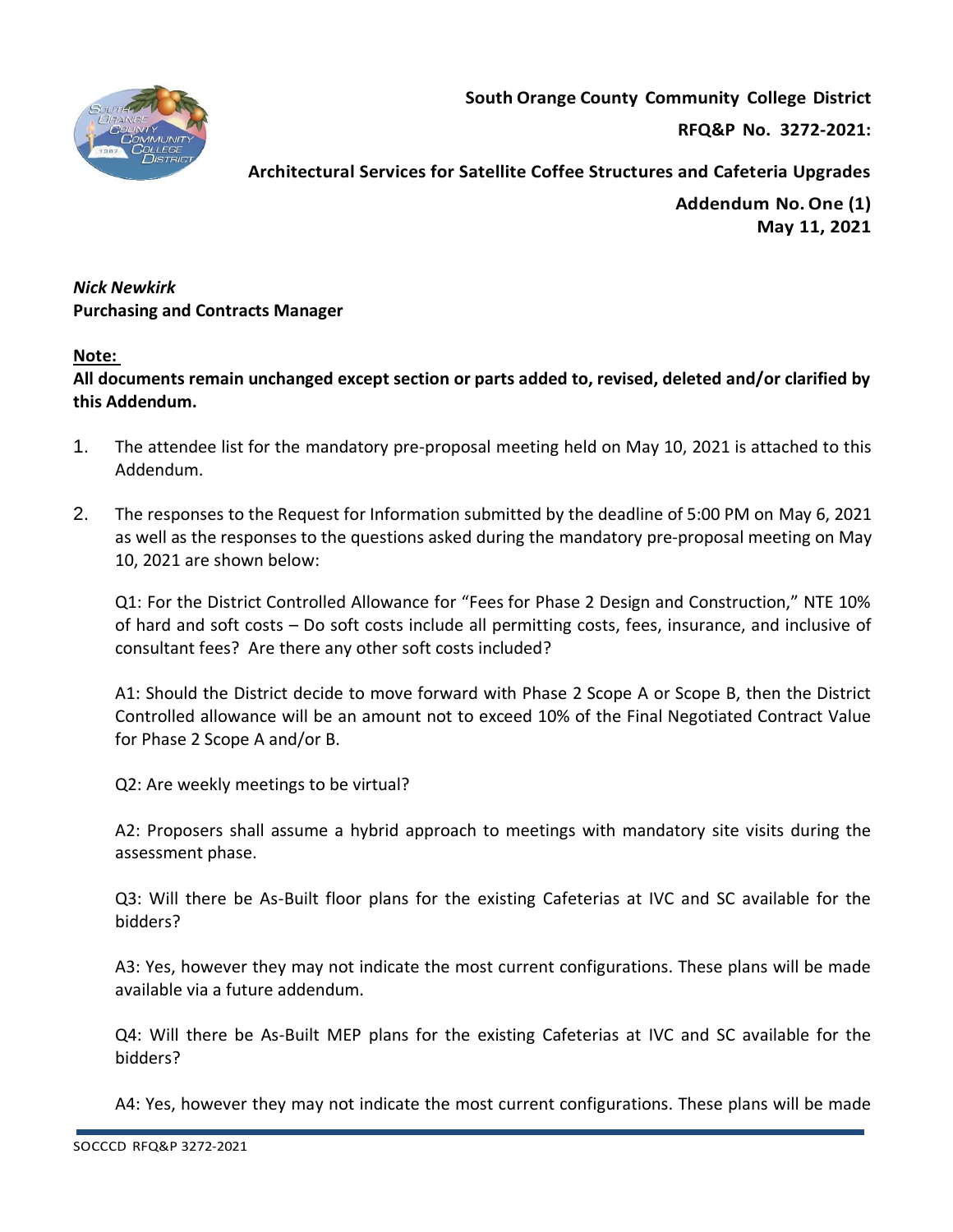available via a future addendum.

Q5: Will there be As-Built kitchen equipment plans and a list of equipment for the existing Cafeterias at IVC and SC available for the bidders?

A5: The list of current equipment shall be provided via a future addendum, however firms shall review and assess all equipment per the scope of services identified in the RFQ&P.

Q6: RFQ&P Document Section 4, paragraph 3) references FinalSOCCCD2020 Facilities Master Plan document. The Executive Summary Project List in the FMP does not include District-wide Satellite Coffee Structures or Cafeteria Upgrades for IVC and SC. Will the District disclose the budget for these items for the RFQ&P bid process?

A6: The construction budget allocation for SC is \$500,000 and the current allocation for IVC is \$500,000 which is inclusive of the satellite coffee structure for ATEP. The budget allocation may change for any of the sites based on the results of the feasibility assessment. However, The \$500,000 allocation for SC and IVC does not include the food services equipment that is scheduled to be part of the two cafeterias.

Q7: According to the FinalSOCCCD2020 Facilities Master Plan document, Page 91, the Student Union Building at IVC which currently houses the Cafeteria will be demolished in early 2025 and replaced by new construction in early 2027. What is the thought process for upgrading/modernizing the existing Cafeteria for the short duration before it is torn down?

A7: It is necessary to upgrade the existing kitchen so that a food operator can provide services. The feasibility assessment shall determine the extent to which the current IVC cafeteria is renovated.

Q8: According to the FinalSOCCCD2020 Facilities Master Plan document, Page 165, new Gateway Building at SC is scheduled to be complete in early 2023. Does this impact College Cafeteria location?

A8: No, it does not impact the location of the current cafeteria.

Q9: In reference to Proposal Form  $A -$  "indicate if firm is a small, minority, women and/or disabled veteran business enterprise" - Do you recognize DBE certification from CUCP as small/minorityowned business and certified WBE through WBENC as women-owned business?

A9: Yes, please fill out the form accordingly.

Q10: In the attached sample SOCCCD Architectural Services Agreement, Section 1D, Paragraph a. "The Architect's Services consist of the following ………to produce a reasonably complete and accurate set of construction documents except those engineering services provided by the District" – what is the list of engineering services provided by the District?

A10: The District shall provide geotechnical, surveying, building envelope, and building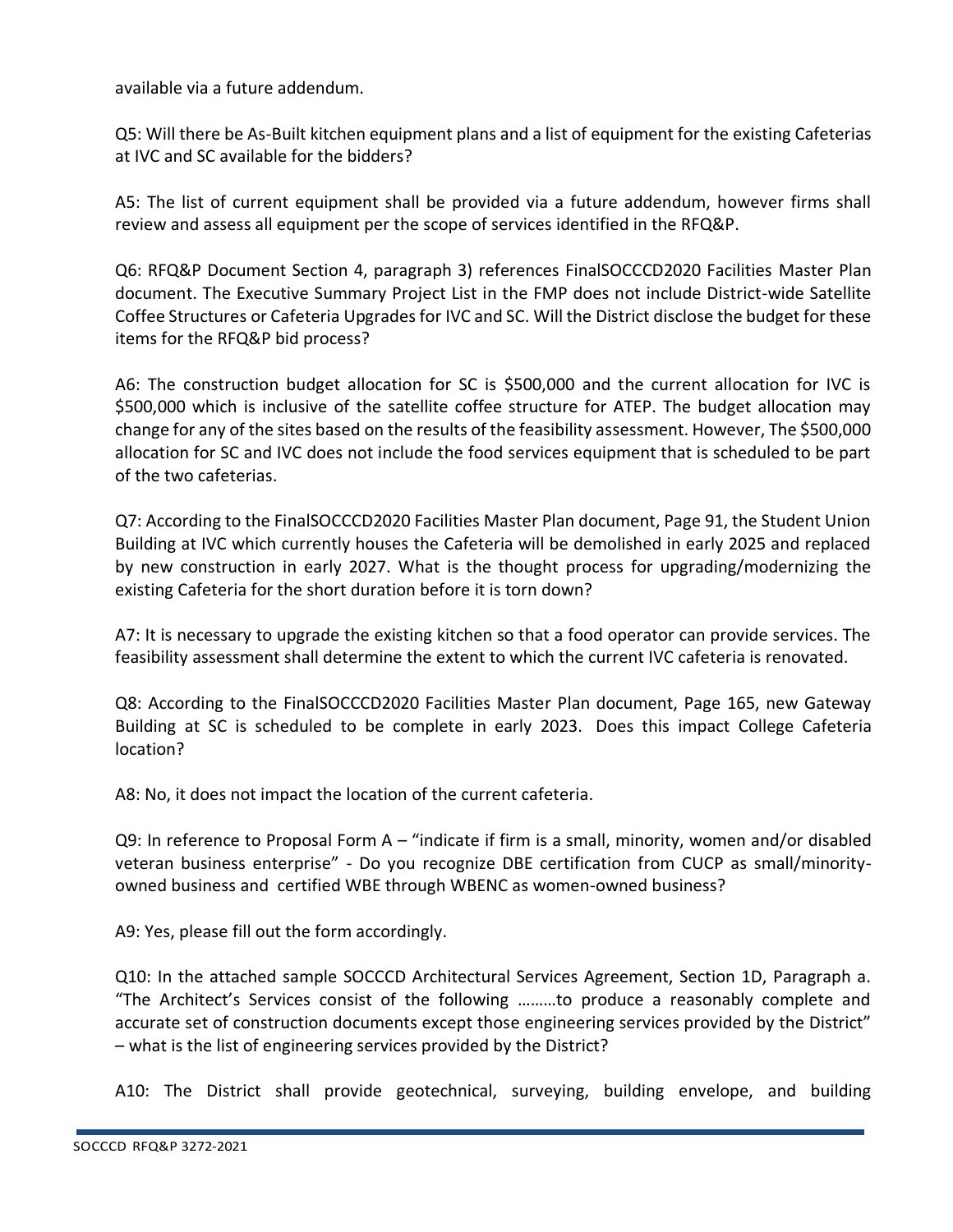commissioning services.

Q11: In the attached sample SOCCCD Architectural Services Agreement, Section 1D, Paragraph b. "The Project shall be designed in accordance with the District's sustainability goals" – what are the District's sustainability goals and are they available in a published format?

A11: The District's sustainability goals are available on the District's website at [http://www.socccd.edu/businessservices/bs\\_facilities\\_sustainability.html](http://www.socccd.edu/businessservices/bs_facilities_sustainability.html)

Q12: In the attached sample SOCCCD Architectural Services Agreement, Section 1D, Paragraph d., please clarify the following text, how does it relate to this RFQP? - "This project does not require submittal to the Division of the State Architect, but will require coordination with County of Orange Parks, Public Works and Building Safety, and possible State of California Department of Fish and Wildlife and any other possible entity having jurisdiction. The Architect will be required to prepare a current environmental assessment to determine the extent of the authorities having jurisdiction for this work."

A12: The District will issue a revised sample agreement as a part of a future addendum to revise this language to reflect the scope of services contemplated in the RFQ&P. The project will require DSA review and approval along with Health department review and approval.

Q13: Is there a minimum of satellite locations required for each campus or it will solely depend on the assessment conducted by the architect?

A13: A minimum of one (1) satellite locations are required for each campus, however the final number and location shall be determined as a result of the feasibility study.

Q14: Proposal requires to present hard and soft cost for proposed options. Is there a list of general contractors that we should be working with?

A14: No. The general contractor will be awarded via a competitive formal bid process.

Q15: For soft cost, is there a specific list of consultants that we should be working with?

A15: No.

Q16: RFP page 15, Phase Scope A item 6. Please elaborate as to what type of "detailed analysis" is required for the options developed.

A16: At minimum, firms shall provide a detailed analysis for all items 1-5 phase 1 scope A Scope of Services.

Q17: Confirm how many interviews & surveys are anticipated as outlined in the following "Conduct an assessment to identify the feasibility of satellite structures to support "grab and go" beverage and food services operation at IVC, SC and ATEP utilizing interviews, surveys, comparisons")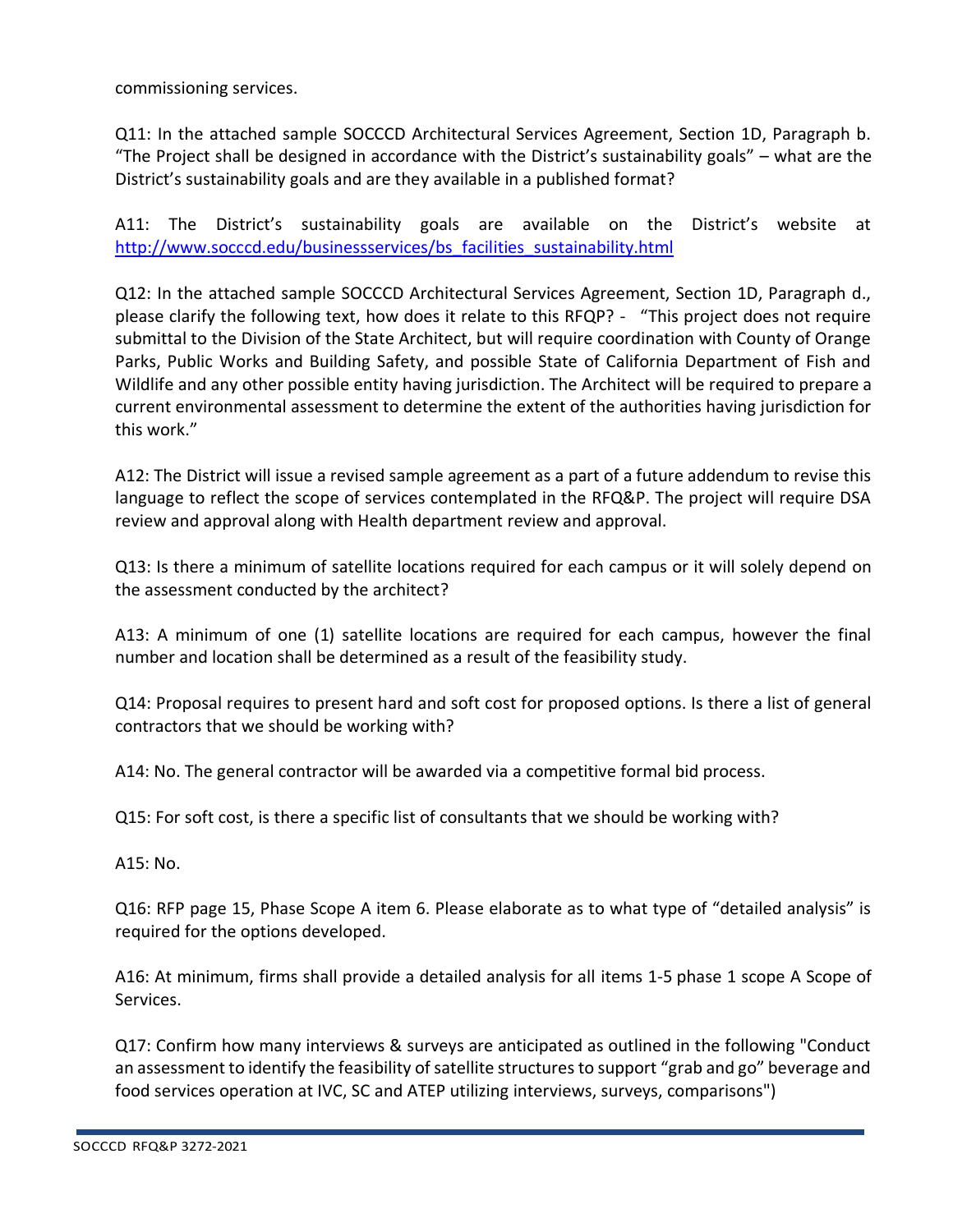A17: As many as are needed.

Q18: Can you provide SQ FT and existing plans and/or photos of the cafeteria spaces?

A18: Yes, the District will provide this information via a future addendum.

Q19: Does the space remodeling also involve expansion of the existing facilities?

A19: No.

Q20: Will there be any changes to the base building façade or exterior conditions as it relates to the Cafeteria/s upgrades?

A20: No.

Q21: Will there be any requirements for Seismic upgrades?

A21: Only if deemed necessary based on the architect's assessment.

Q22: Is there a due MEP diligent report conducted in the last year or so we you can share or is this that we should include in our proposal?

A22: There is not.

Q23: Does the modernization of the cafeteria(s) require new furniture?

A23: No, this is being handled separately.

Q24: Are the team members of a Joint Venture proposal required to submit an MOU as part of this submittal? Or can the submittal be a "prime" and "consultant" proposal? Or must the teams be legally bound?

A24: The primary architect shall be the AOR and shall manage all subconsultants under the contract.

Q25: We have experience in the design and construction of food service facilities but NOT for higher education clients. Would that disqualify our RFQP?

A25: No.

Q26: Does the district intend to award both Scope A and Scope B to a single firm or would they consider awarding each scope to separate firms?

A26: The District intends to award both scopes to a single firm, however the Districts reserves the discretion to modify this decision.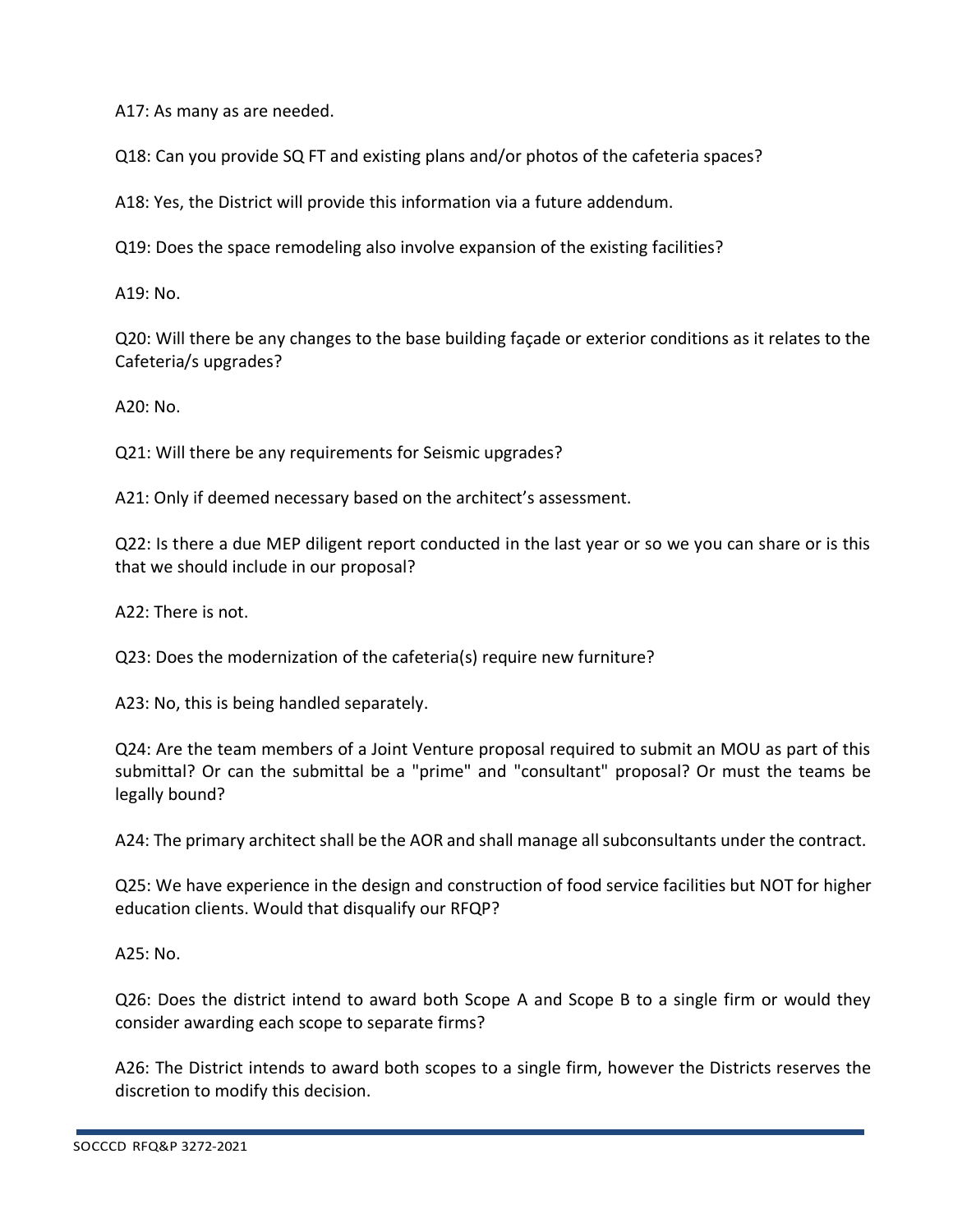Q27: Can the district disclose who will be scoring the proposals?

A27: No. However, the committee shall be composed of District and college management, faculty and staff.

Q28: Does the \$500,000 each campus include cafeteria upgrades as well as coffee structures?

A28: The \$500,000 budget allocation for IVC and SC respectively, comprises the construction costs for cafeteria remodel and coffee structures. This amount does not include the food services equipment that is scheduled to be part of the two cafeterias.

Q29: Who is your current Café Operator

A29: There is currently no cafe operator at IVC or SC.

Q30: Can the district share previous Health Department permits on the existing cafeterias for reference?

A30: All available permits for the coffee carts are included as part of this Addendum. The cafeteria permits are unavailable.

Q31: Is there a need for assisting the district in developing a Foodservice Operator RFP to help select a qualified Operator?

A31. No.

Q32: Proposal Form C has a 5-page limit. Can we attach additional pages to show team-wide project experience?

A32: The form is limited to 5 pages. Please include team-wide project experience on the resumes provided with Proposal Form B.

Q33: Does the \$500,000 budgetary benchmark include all Food service equipment or is there a separate budget?

A33: The \$500,000 budgetary benchmark does not include the food services equipment that is scheduled to be part of the two cafeterias.

Q34: Does the \$500K budget include the kiosks or is that supplied by each provider?

A34: The cost of the satellite coffee structures shall be part of the budget, however the determination as to which type of structure and final budget allocation shall be established as a result of the feasibility assessment.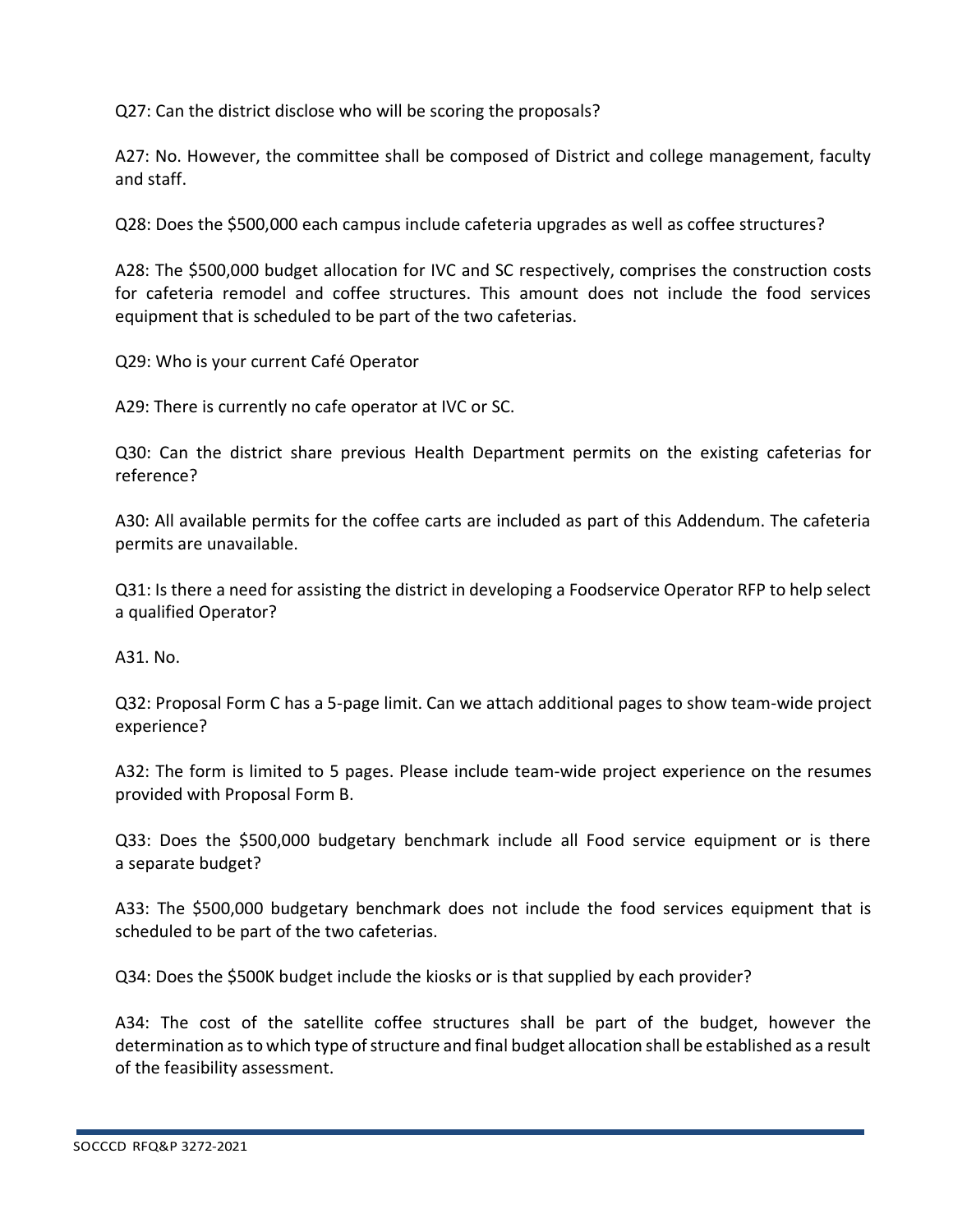Q35: Are there active aesthetics masterplans we need to follow?

A35: The expectation is that the new satellite coffee structures will integrate aesthetically into each campus.

Q36: Estimated hours and fees in Form E Scope A includes all subconsultants? Or are they part of additional services?

A36: The all-inclusive fees shall include all subconsultant costs.

Q37: Percentage fees for Phase 2 also includes all subs?

A37: Yes. The fees shall be inclusive of all subconsultant costs.

Q38: Do you need all fees broken down?

A38: Firms shall provide the fees broken down in the exact format provided with Proposal Form E.

Q39: Normally food service would be outside of the basic services contract so please clarify whether they are an additional service or part of this scope of services.

A39: Any and all subconsultant costs, including kitchen/food related design services, shall be included in the fees using the Proposal Form E format.

Q40: Does the architect have to list all consultants?

A40: Yes. Proposal Form B requires the resumes for the proposed teams including all subconsultants.

Q41: Will the list of attendees in this meeting shared with everyone?

A41: The attendee list for the mandatory pre-proposal meeting is included with this Addendum.

Q42: Do you anticipate civil or structural engineering work?

A43: The District anticipates both civil and structural engineering work for the satellite coffee locations. There would be no civil engineering required for either of the college cafeterias. Structural engineering scope is anticipated to be minimal for the college cafeterias.

Q44: Do we have access to physically visit the cafeterias during bidding phase?

A44: The District will offer an optional site visit on Thursday, May 13th at the times and locations below. Campus maps are provided as part of this Addendum. All firms are required to RSVP for the optional site visit by emailing [purchasing-dept@socccd.edu](mailto:purchasing-dept@socccd.edu) by no later than Wednesday, May 12th at 2:00pm.

• Saddleback College: 9:00am - park in lot 5 and meet in the quad in front of the SSC building